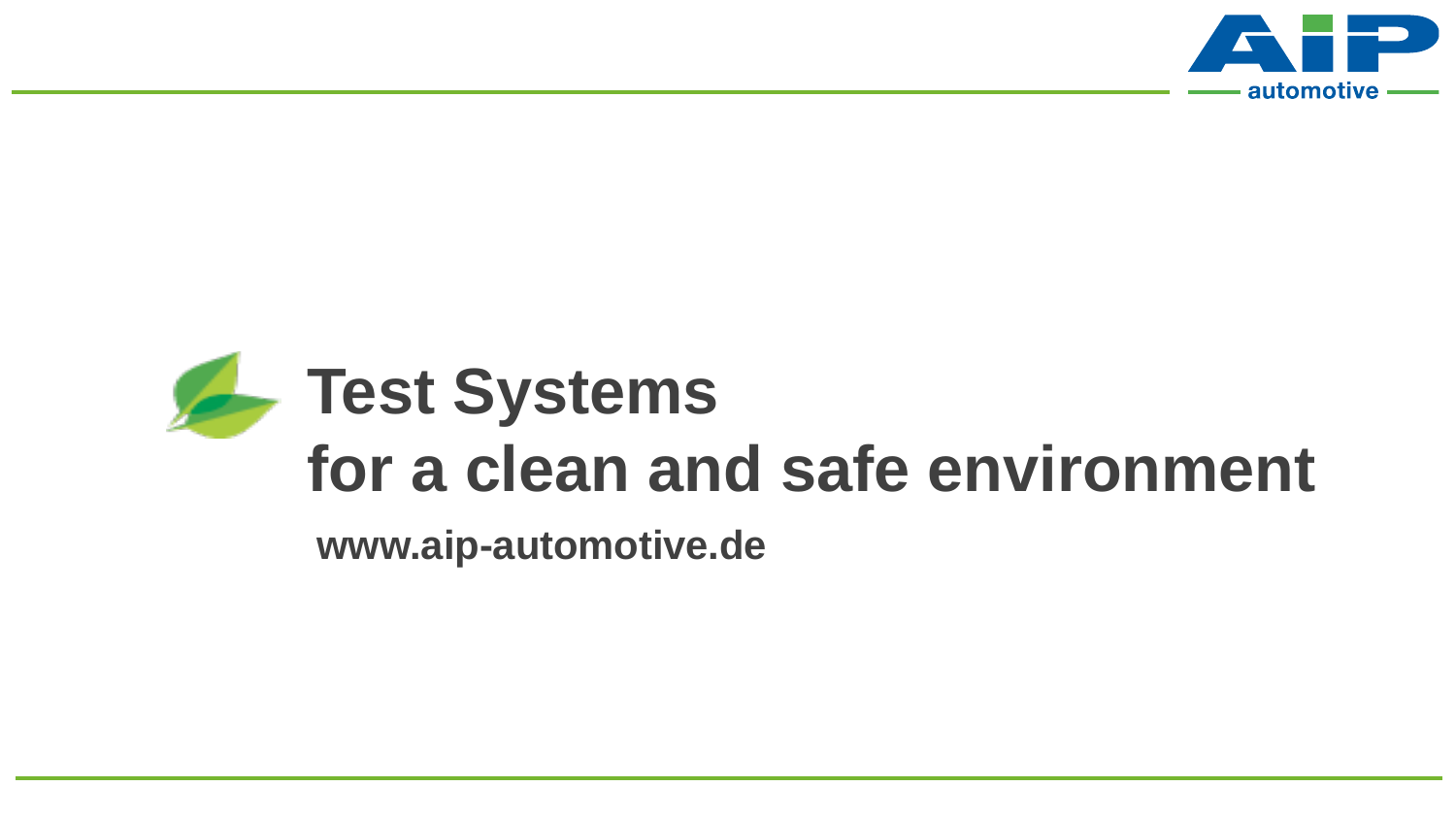

## **Traceable Particle Number calibrations An AIP approach**

#### **A. Trommer**

#### **AIP GmbH & Co.KG**

Hoyen 30 D-87490 Haldenwang **Germany** www.aip-automotive.de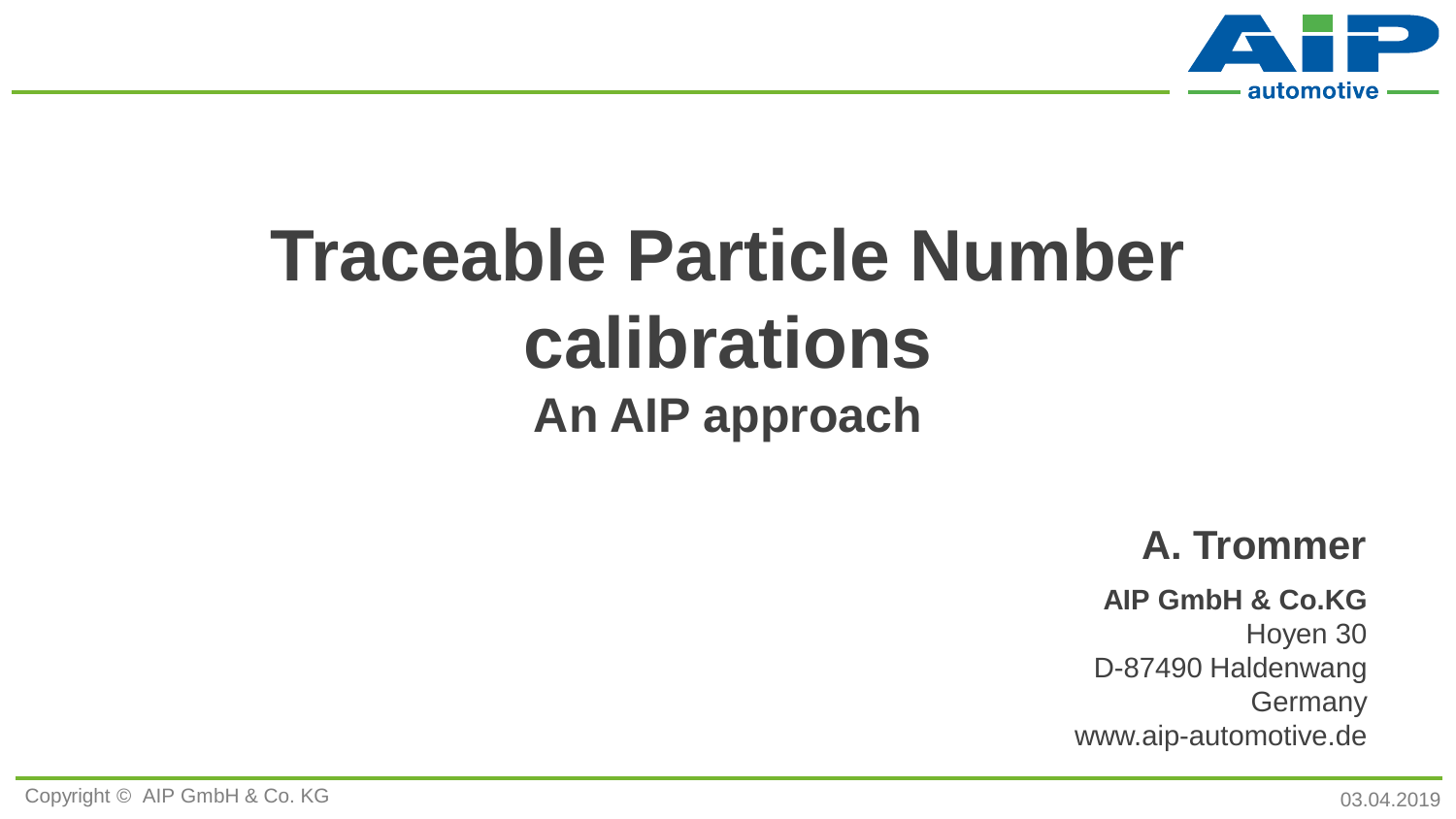### PN Calibration Setup at AIP



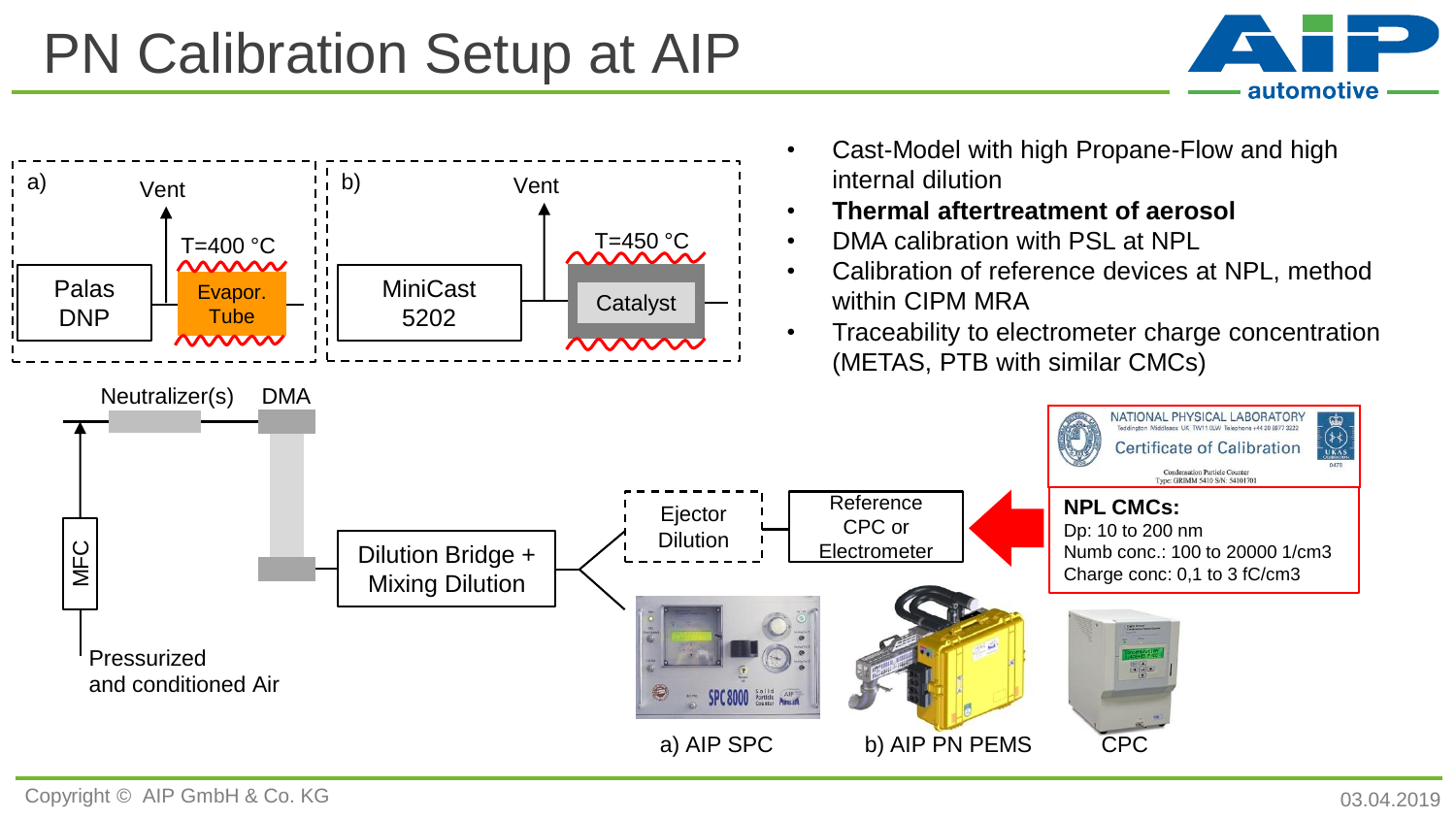## PN PEMS calibrations





- Efficiency calibrations of 93 PN PEMS with "Minicast" setup
- One set of operating points for MiniCast flows per particle size
- $2*Std.deg7% (23 nm)$
- High maximum PN concentrations for all particle sizes
- Calibrations with sparkdischarge generator show similar results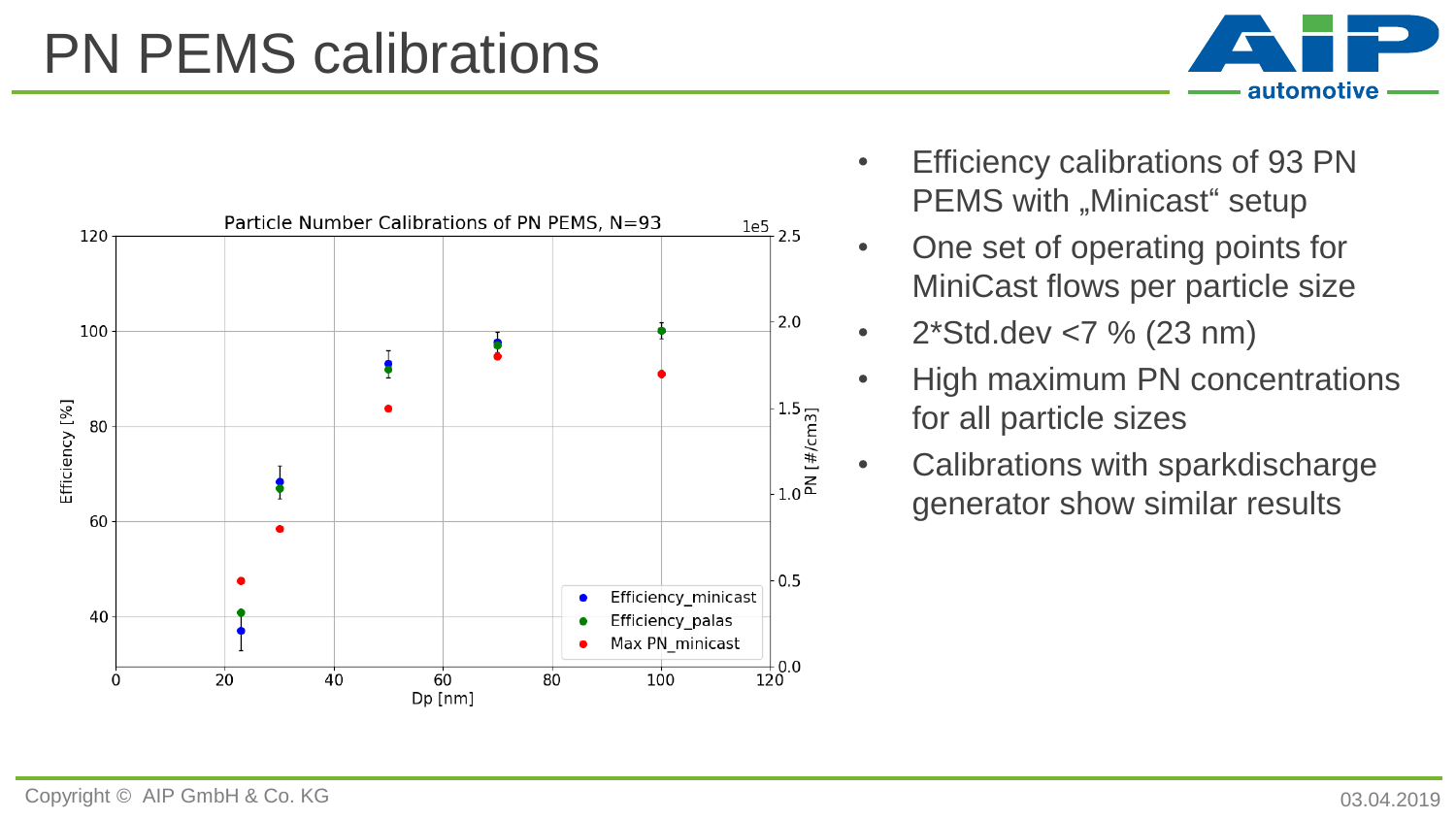#### CPC calibrations Sub-23 nm



- Repeated Efficiency calibrations of one PEMS CPC for Sub-23 nm measurements
- One set of operation points for MiniCast flows per particle size
- 2\*Std. dev <7 % (10 nm)
- Sufficient PN concentration for all particle sizes

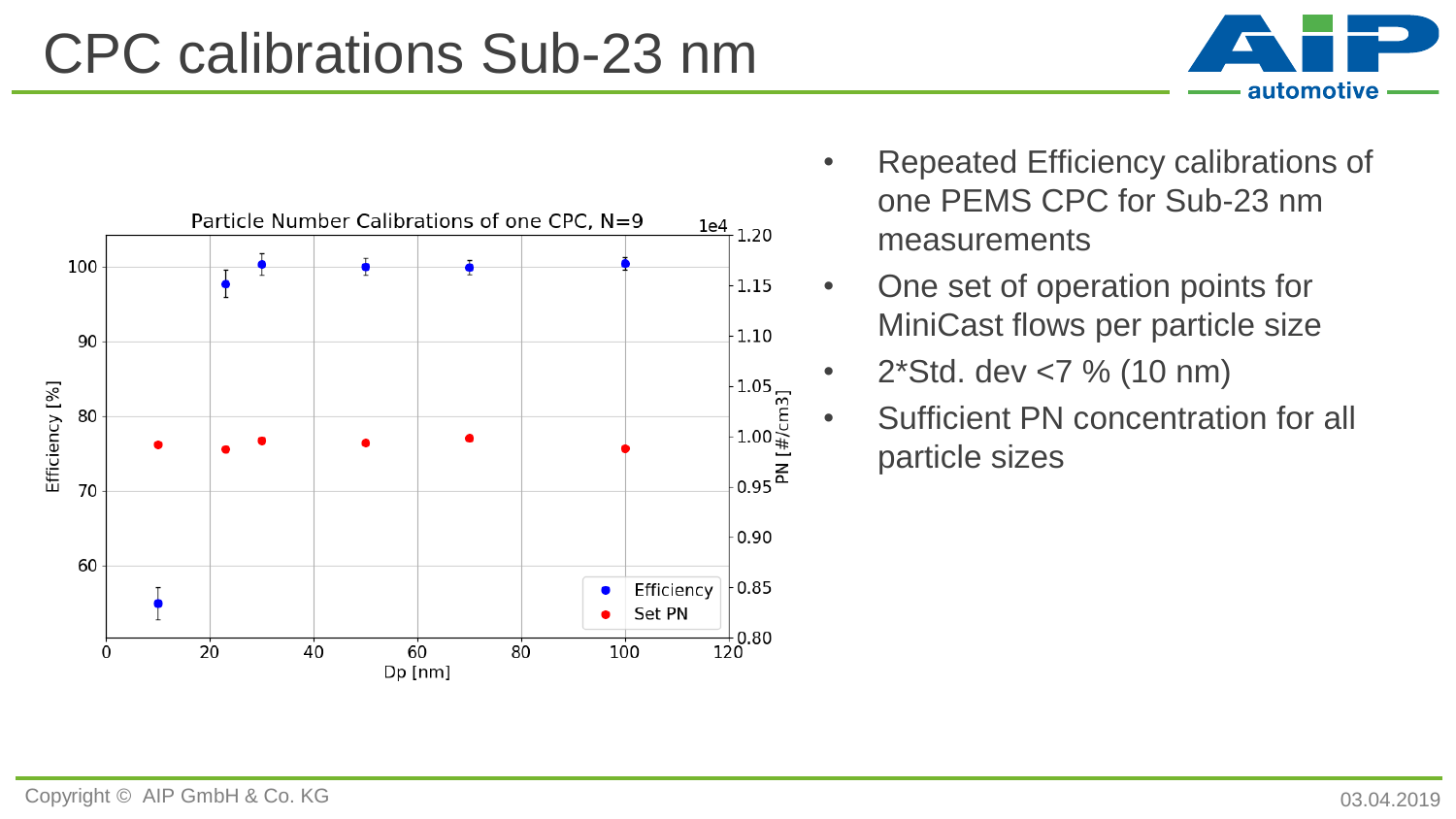## PMP criteria and material influence





- Different calibration material can result in different evaluation of conformity for one CPC
- AIP: adjustment for traceability to NMI if required
- Different calibration material might have high impact on results of real exhaust measurements $\rightarrow$ deviation over the whole size range of interest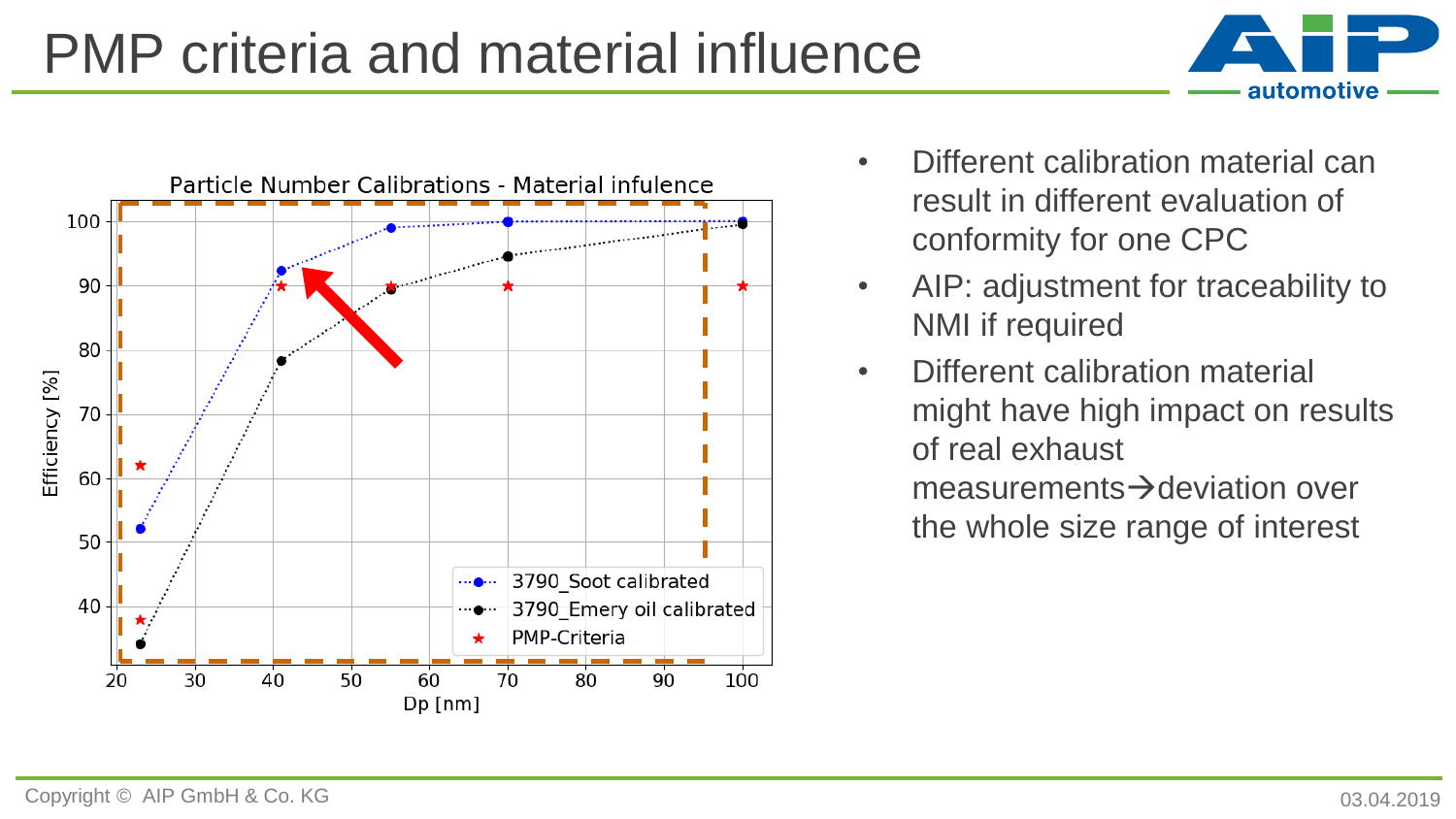#### PCRF calibrations – Round Robin





 $\blacksquare$  VW (PALAS)  $\blacksquare$  Ricardo w/ Exp. U (CAST)  $\blacksquare$  AIP (PALAS)

- One AIP SPC PMP-System circulated three labs for PCRF calibration
- Ricardo is UKAS accredited for PN calibrations in the scope of PMP with thermally treated cast aerosol and traceability to NPL (Exp. measurement uncertainty of 7.5 %)
- Volkswagen and AIP used Palas spark discharge soot aerosol
- All results are within the reported measurement uncertainty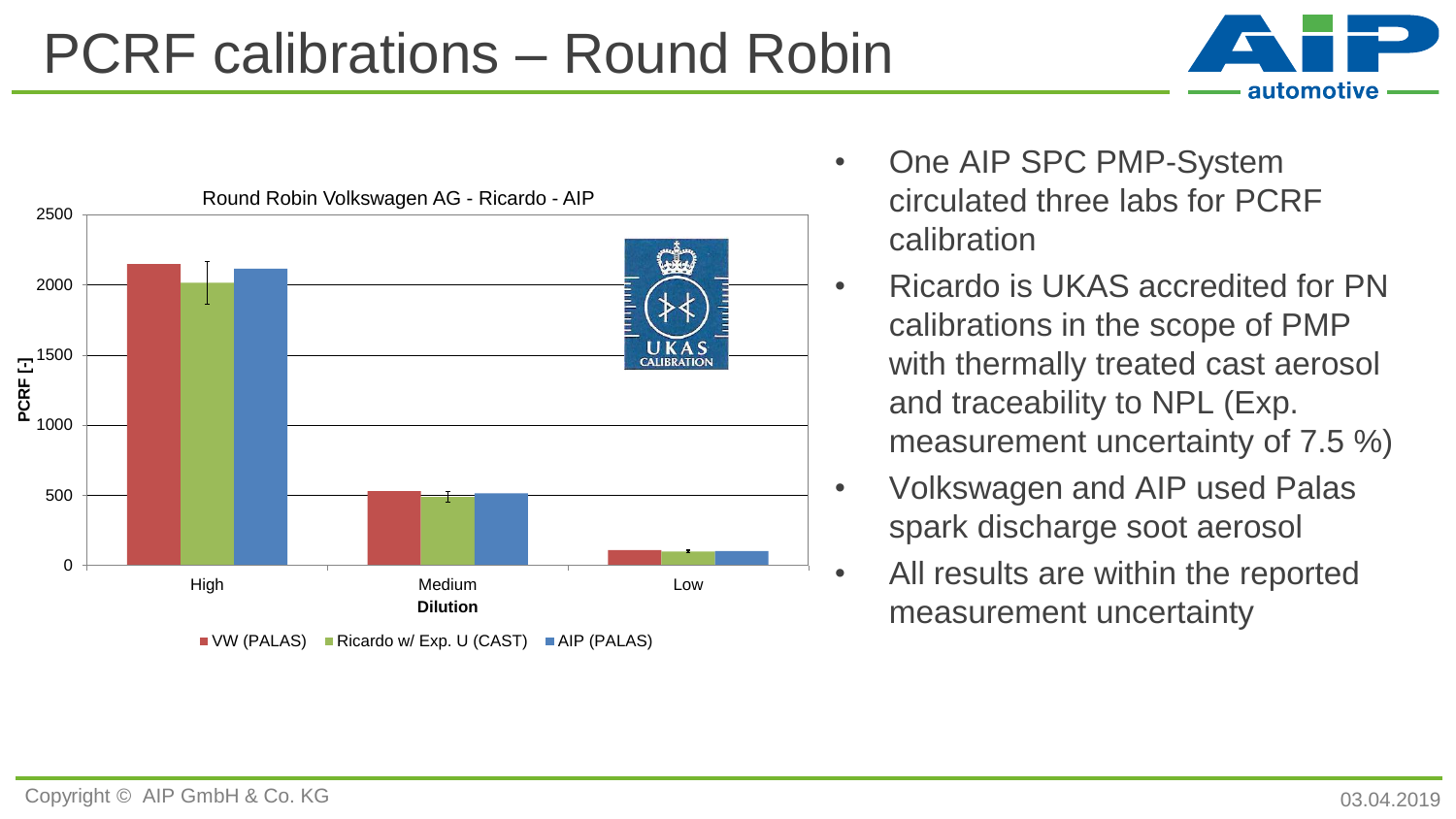

- Soot from Propane-Diffusion flame is feasible for Sub-23 nm calibrations
	- Good repeatability and reproducibility
	- Traceability in principle to NMI is possible
	- Generation and aftertreatment procedure have to be defined clearly
- One aerosol generation method for CPC-, PCRF- and PN PEMS-calibrations is desirable to raise comparibility between labs and applications
	- Inconsistencies in material have crucial influence on CPC calibration results (pass/fail)
	- Possible high systematic "error" in field measurements between systems with differently calibrated CPCs